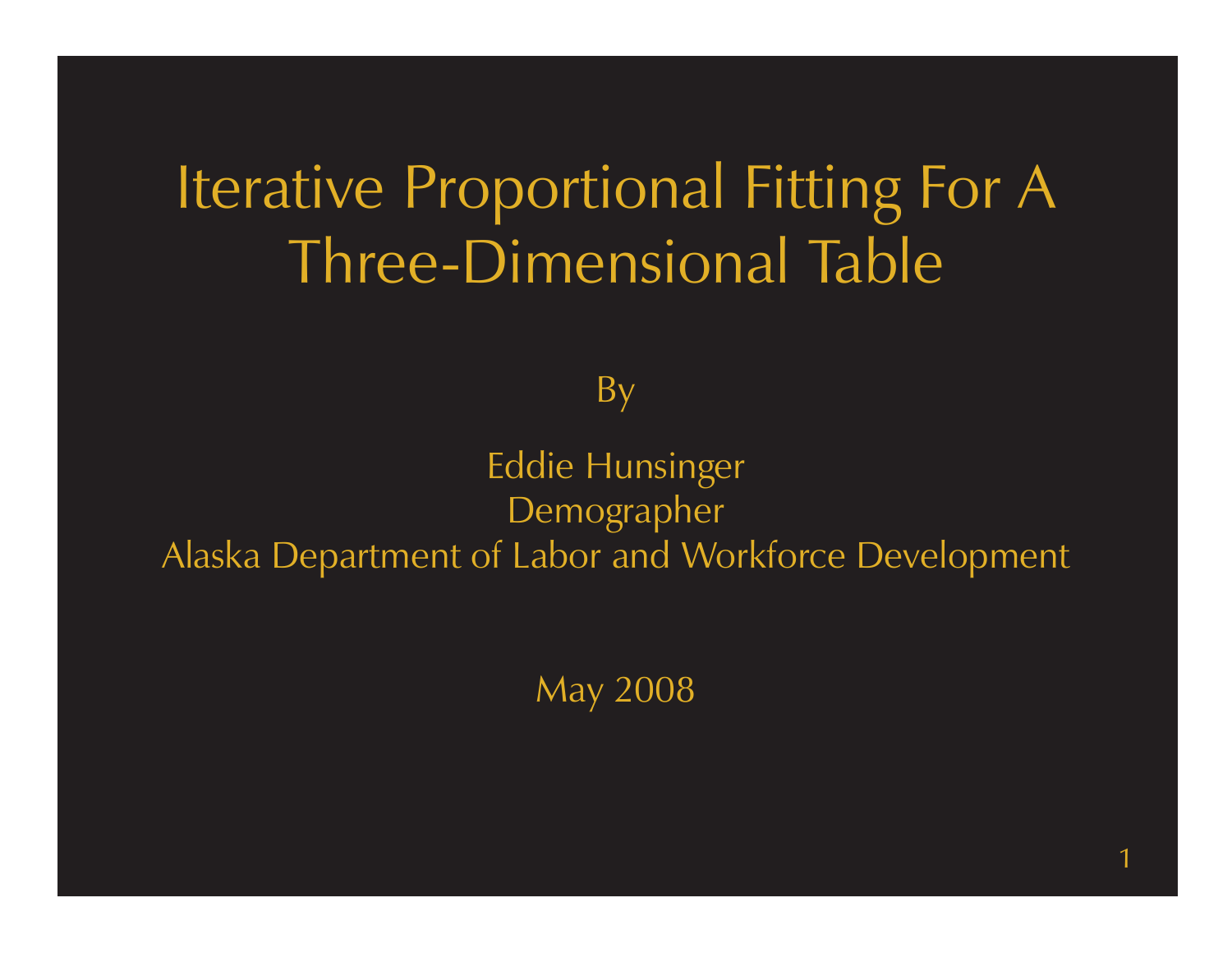This set of slides [follows 'Iterative Proportional Fitting For A](http://www.demog.berkeley.edu/~eddieh/IPFDescription/AKDOLWDIPFTWOD.pdf) Two-Dimensional Table.'

If you understand the information in those slides, you should be prepared for the information in these slides.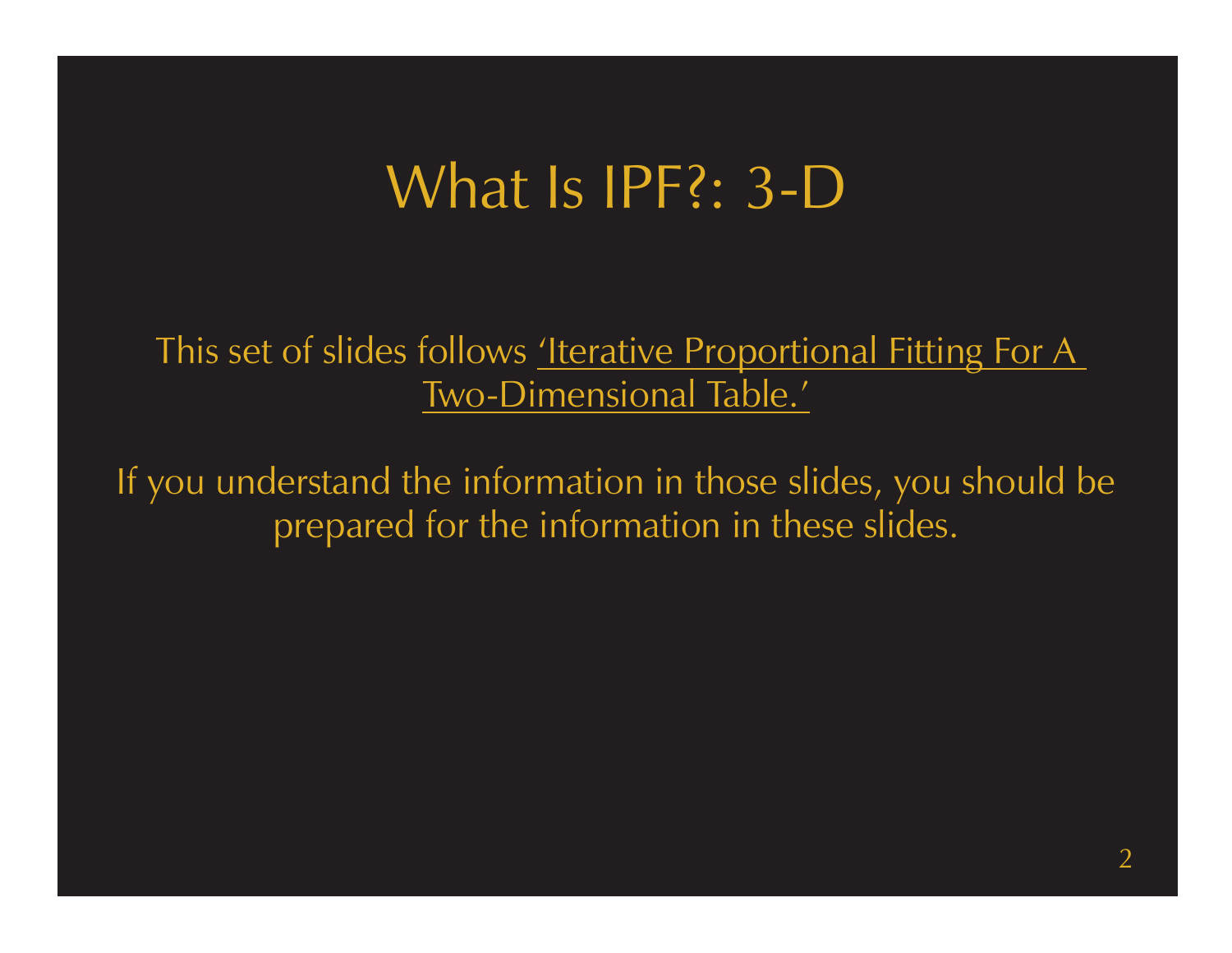First: What defines the number of dimensions on a table of data?

The number of dimensions on a table of data may be understood as the number of variables that are represented in the table.

A two-dimensional table would include a tabulation such as 'Sex by Age' (two one-dimensional variables)...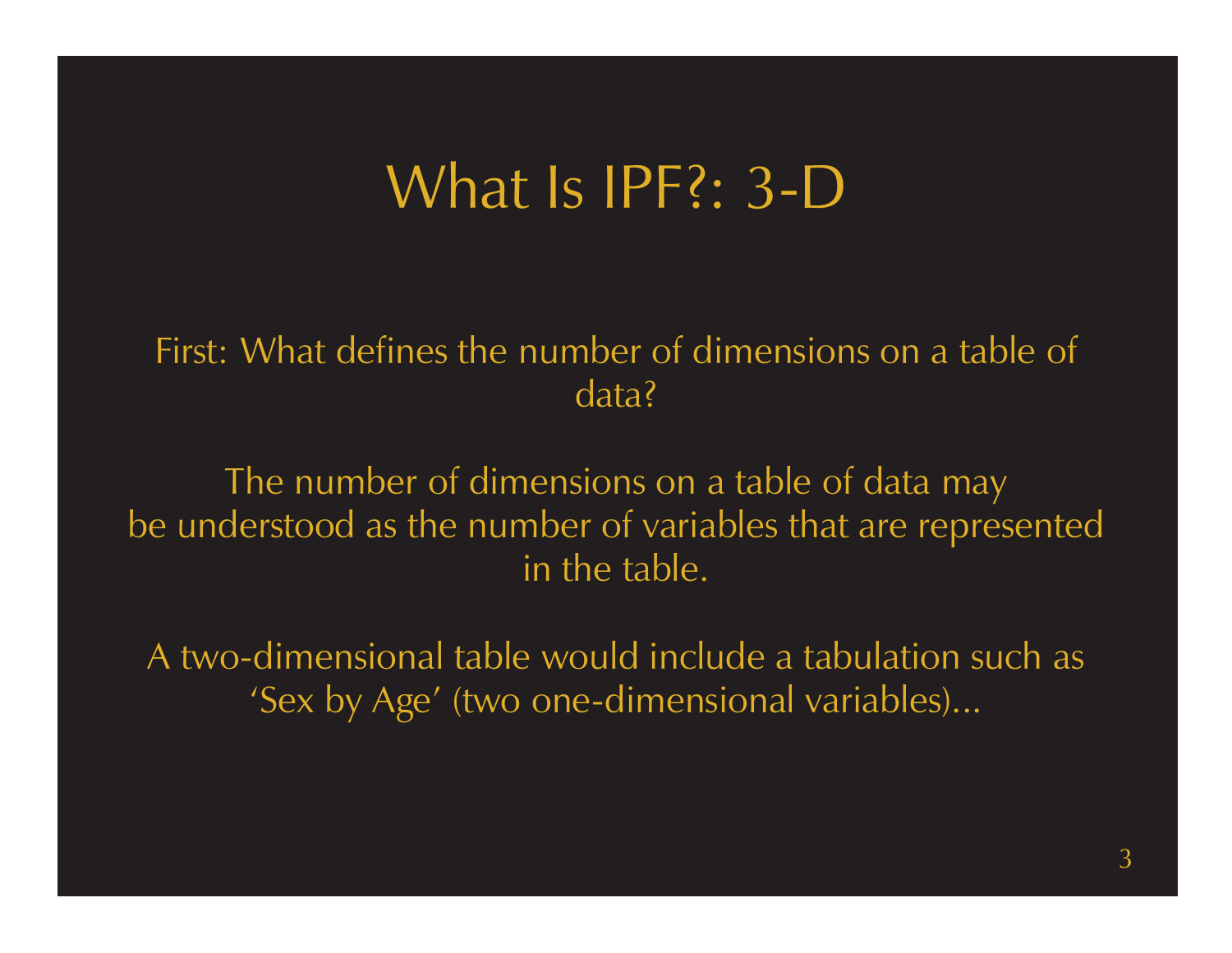A three-dimensional table has three sides, or marginals, as in a cube. A tabulation such as 'Age by Sex by Race' would be a three-dimensional table.

While there are two one-dimensional marginals for a two-dimensional table, there are three two-dimensional marginals for a three-dimensional table (again, as in a cube).

Deming and Stephan described the three marginals as rows, columns and slices.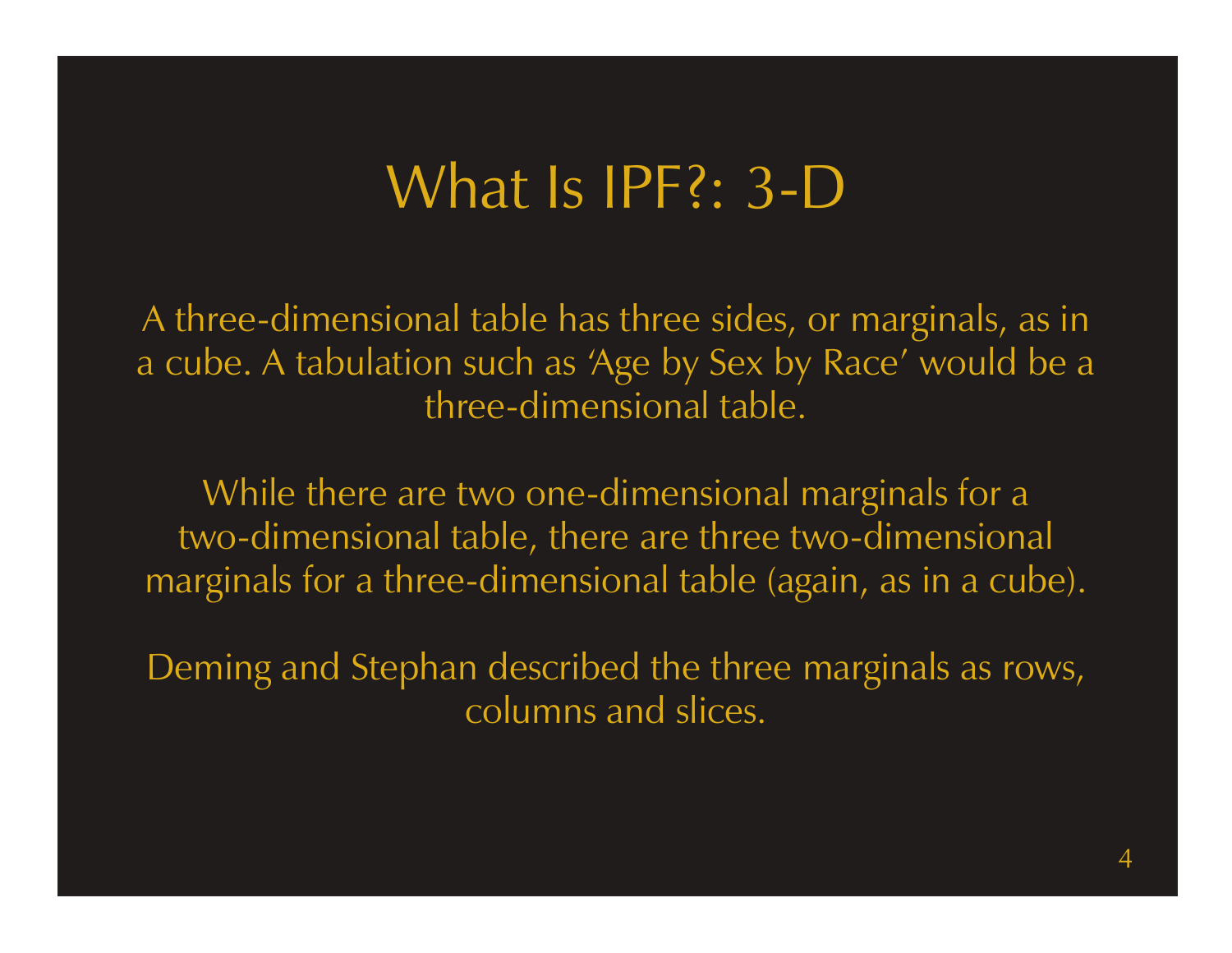For an Age by Sex by Race table, the marginals include (order does <sup>n</sup>'t matter here):

> Age by Sex (rows of a cube) Age by Race (columns of a cube) Sex by Race (slices of a cube)

The next slide will show what the cells of a three-dimensional table and its marginals would look like...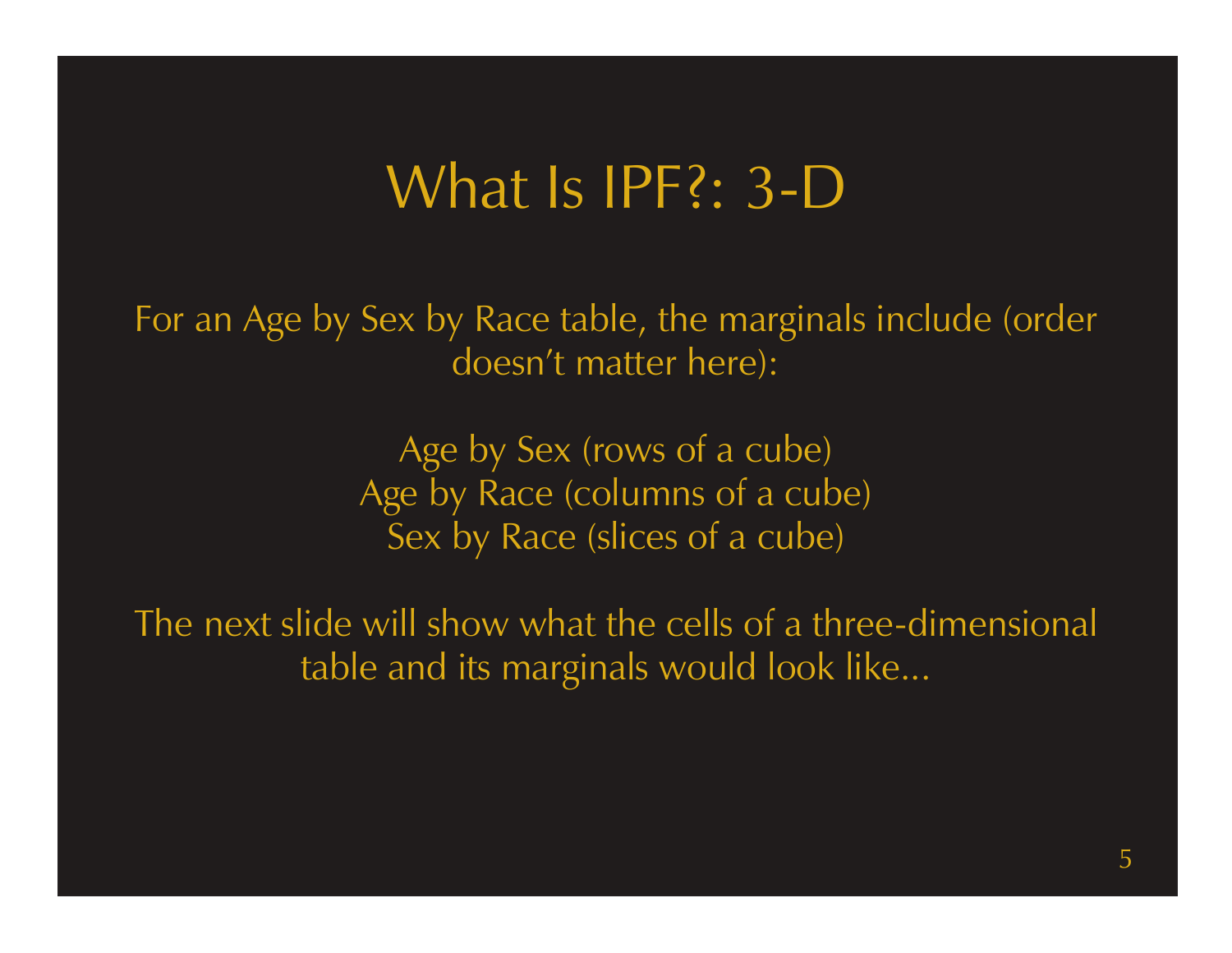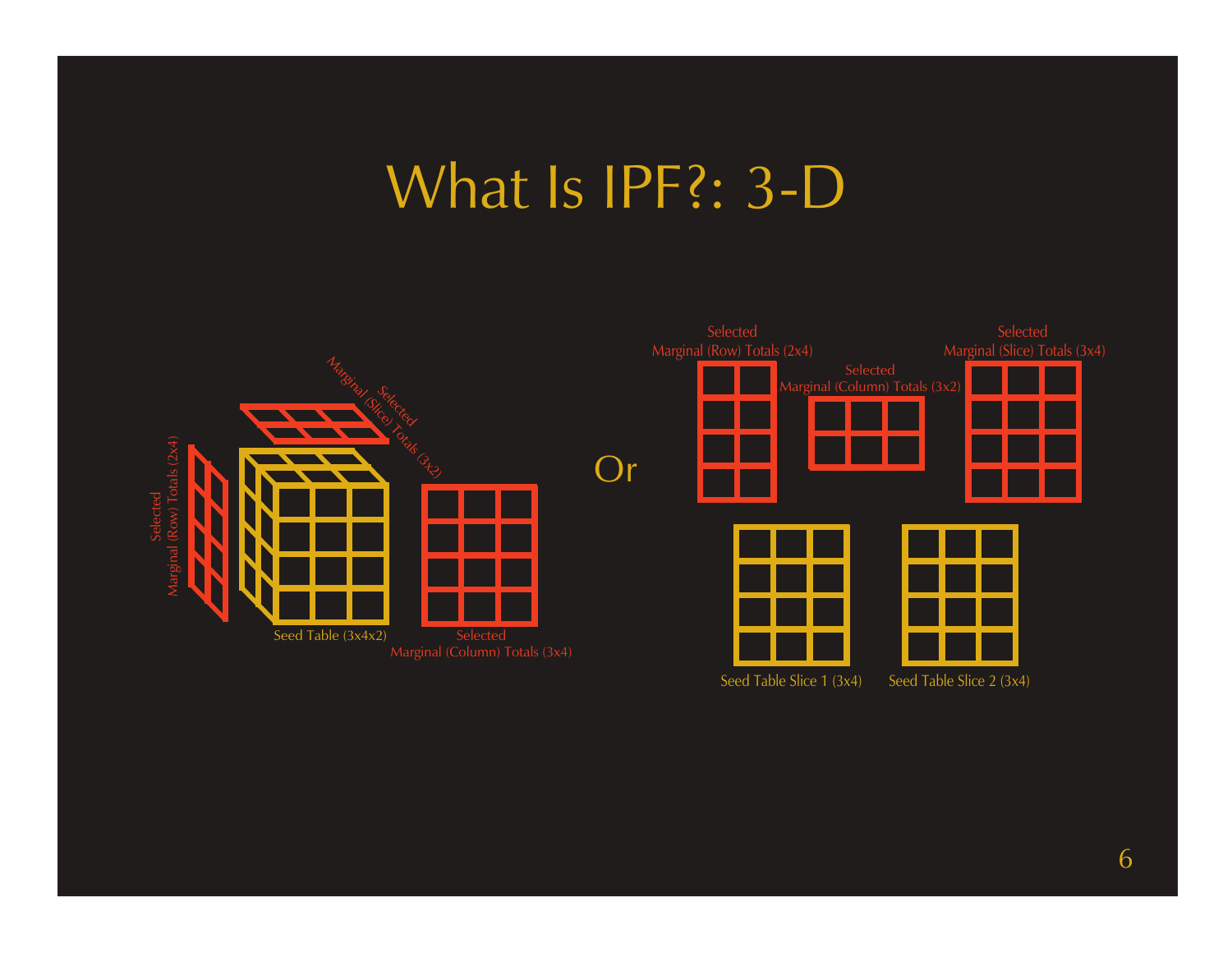#### How To Do IPF?: 3-D

First, just as in two-dimensional IPF, you will need all of the marginals (e.g. Age by Sex, Age by Race, and Sex by Race), and each marginal must sum to the same value. You must also be sure that the dimensions of the marginals are consistent (e.g. that the values for the age groups are consistent).

Second, you will need a three-dimensional (e.g. Age by Sex by Race) seed.

You will then perform steps that are very similar to the two-dimensional case...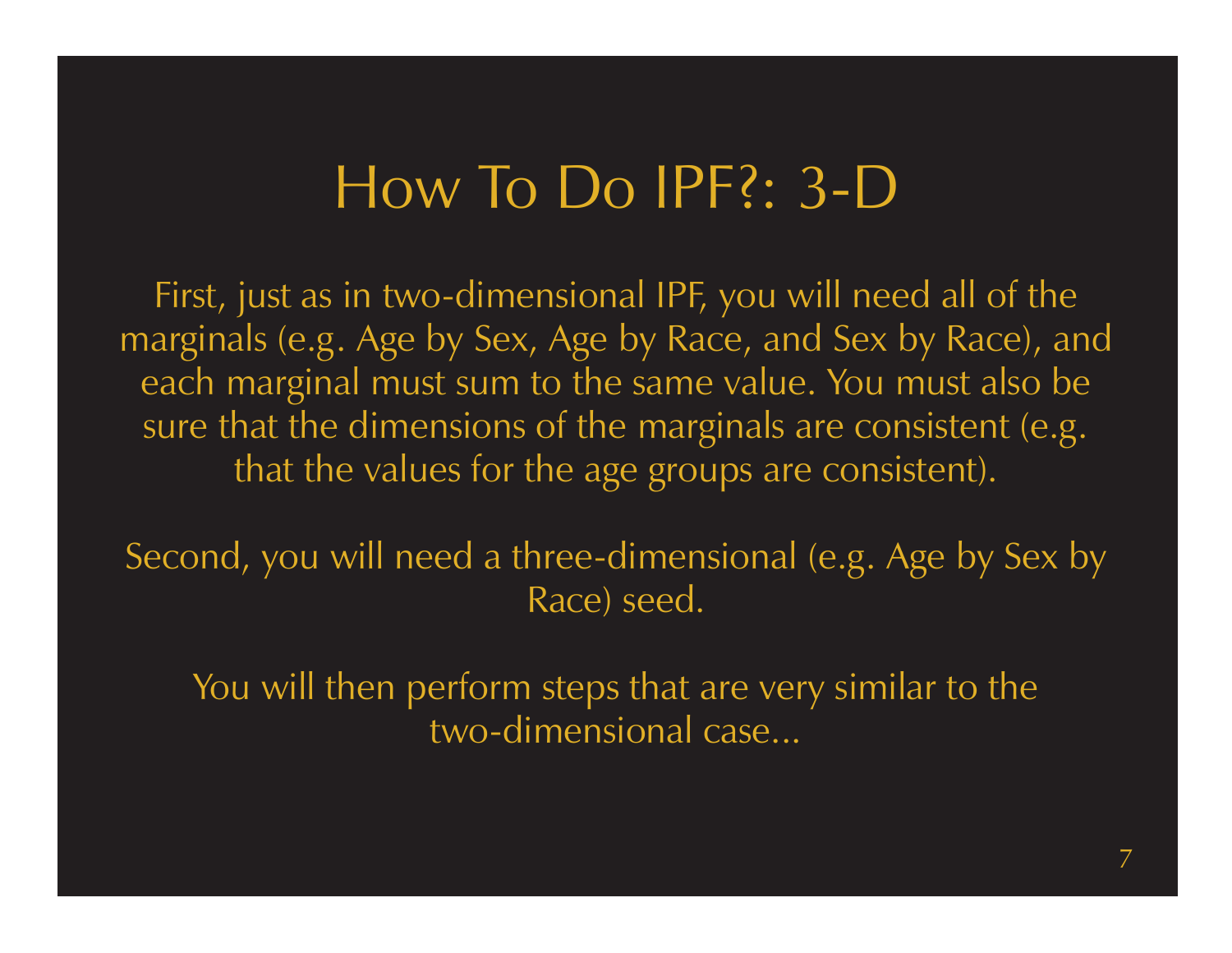### How To Do IPF?: 3-D

Step 1: Proportionally adjust each (two-dimensional) row of cells to equal the pre-determined totals of Marginal 1.

Step 2: Proportionally adjust each column of cells to equal the pre-determined totals of Marginal 2.

Steps 3: Proportionally adjust each slice of cells to equal the pre-determined totals of Marginal 3. This is the end of the first 'Iteration'.

Steps 4 and higher: Repeat the above steps until the desired level of convergence is reached.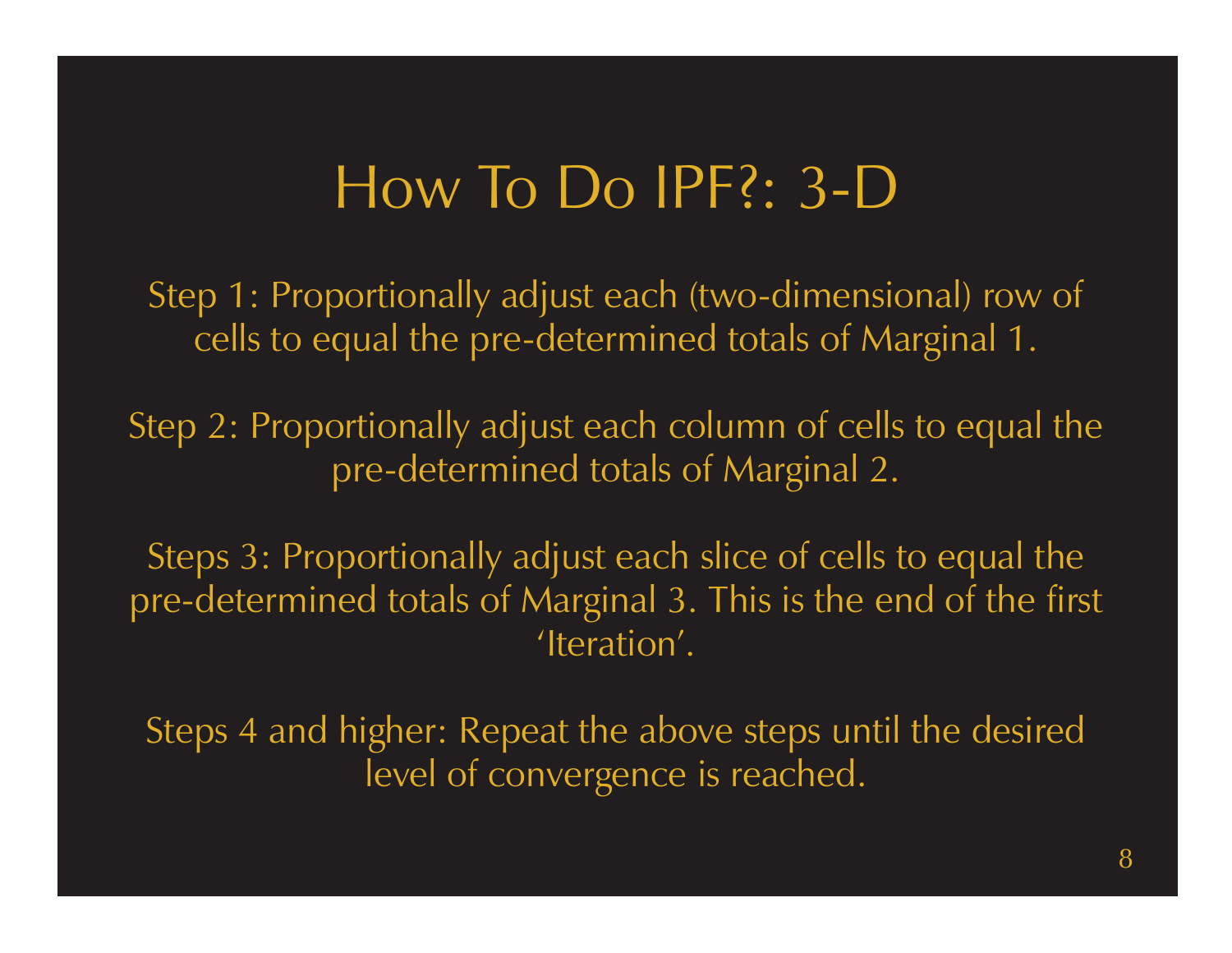## Make Sense? If Not:

Here is a link to three-dimensional IPF done step-by-step in a simple Excel spreadsheet (just follow the 'Iteration' numbers).

And here, again, is that link and reference to Deming and Stephan's paper describing the procedure (see pp 439-442). [Deming, W. and Stephan, F. \(1940\) 'On least square adjustment](http://links.jstor.org/sici?sici=0003-4851(194012)11%3A4%3C427%3AOALSAO%3E2.0.CO%3B2-C)  of sampled frequency tables when the expected marginal totals are known.' Ann. Math. Statist., 6, 427–444.

The same 'important points' described in <u>'Iterative Proportional</u> Fitting For A Two-Dimensional Table' apply for the three-dimensional case.